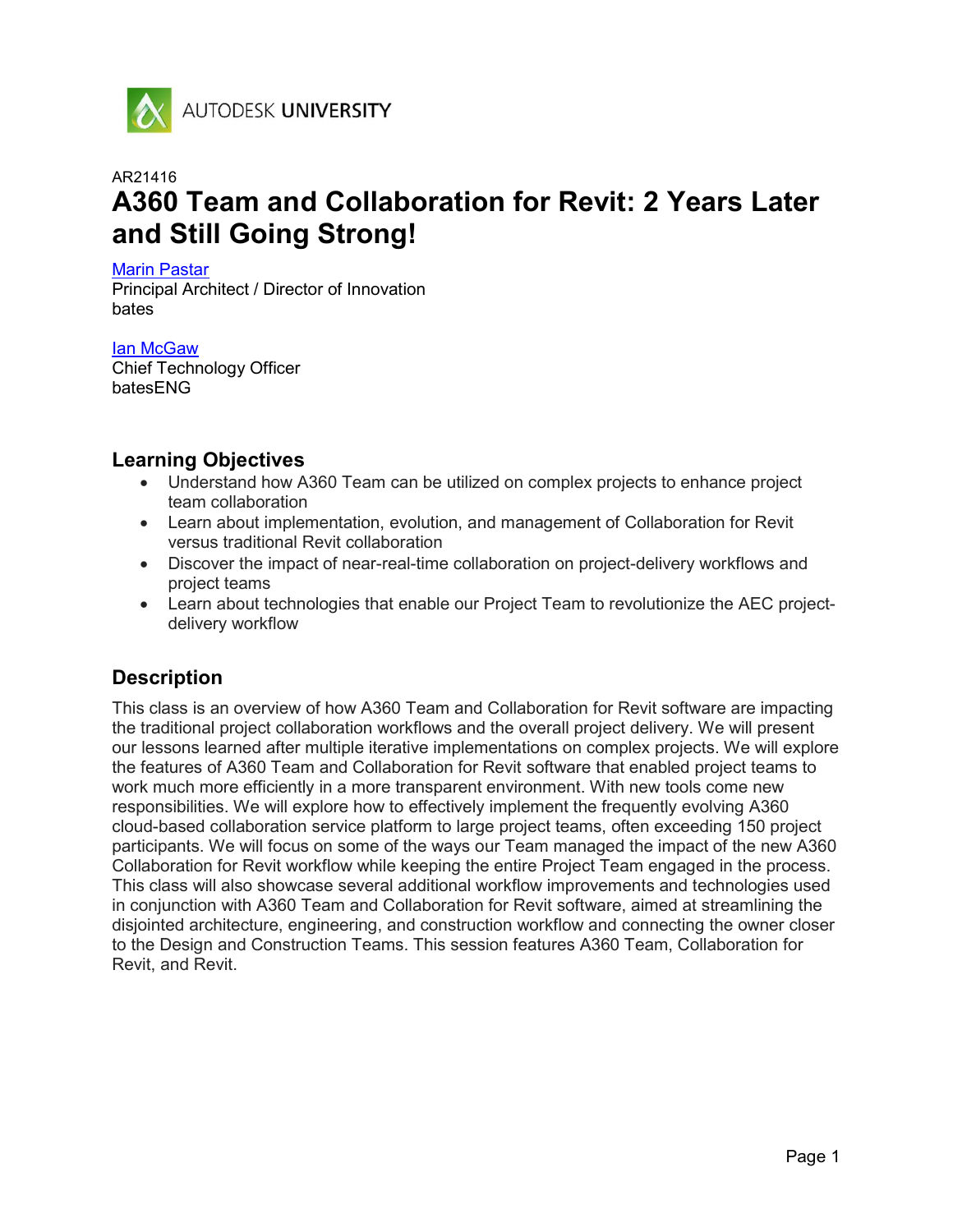

### Your AU Experts

Marin Pastar graduated from Drury University in 2005 and got licensed as an Architect in 2011. From the beginning of his career, Marin was deeply involved in 3D modeling and visualization with AutoCAD and 3DS Max, which evolved into a career defining turn to Revit and BIM.

Fascinated by BIM compared to traditional project delivery methods, Marin was the driving force in evolving the 11-person CAD firm into a growing, multi-office 80+ person VDC firm that Bates is today. As Director of Innovation, Marin is involved in all aspects of Projects from Design and VR, to streamlining AEC Workflows from Planning and Construction, into Facility Management and Operation.

Marin has been a regular AU attendee and a Revit Certified Professional since 2012. He has been invited to speak about VDC at several CSI and AGC conferences as well as AU 2015. Autodesk recognized Bates as "Early Technology Adopters" and produced a customer success story published at https://www.youtube.com/watch?v=meJ2t3BSeR4

**Ian McGaw** has a dual degree in computer science and international business, focusing on the management and research and development of emerging technologies in the AEC/O sector. He is an executive business leader with broad domestic and international experience in identifying strategic and innovative technology solutions to complex business challenges. Ian's interests, along with years of industry-related experience, have allowed him to understand complex technology process has become an influential factor in the way buildings are delivered all over the world. Ian has experience in full value chain of project development process, starting from early strategic planning, project planning, business IT innovation strategy and business portfolio management for long term clients all the way to project execution on healthcare, mega-sized mixed use development, aviation, hospitality, simulation training, and complex industrial projects.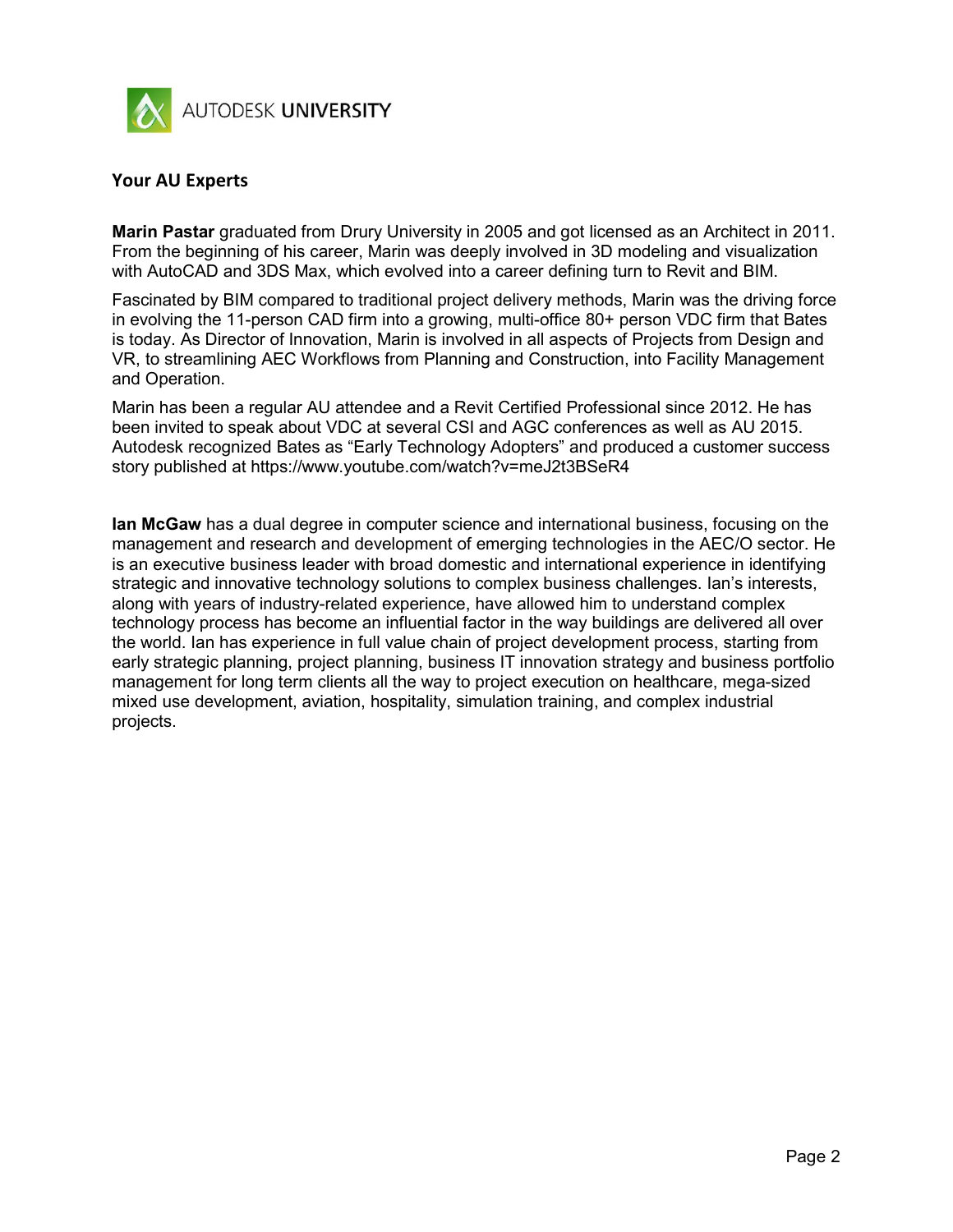

### A360 Team (BIM 360 Team) Overview

#### What is it?

BIM 360 Team (fka A360 Team) is a cloud-based platform that places powerful collaboration tools in the hands of designers, engineers and builders.

No matter where you are or what device you own, BIM 360 Teams enables you to securely view, share, review, find and manage every kind of data, communication and task associated with your project in one central workspace.

Main Features:

- Data / Project Centric Design
- Rich Immersive Experience
- Built for Distributed Teams
- Metadata & Workflow Utilization
- Live Review

#### A360 Team vs. BIM360 Team vs. Fusion 360 Team

A360 teams was created to fill a need that existed in both the AEC/O and Product Manufacturing. Initially, this provided a great deal of use for each of these industries. However, fundamentally these two industries workflows are very different. Due to these differences BIM 360 Team and Fusion 360 Team have been created. This will allow the data management functions to be customized per industry. This is going to be very important for future use on projects with complex workflows.

How can BIM 360 Team be Utilized?

Centralized Data Sharing

- Project Standards & BxP's
- Meetings & Correspondence
- Schedules & Cost Estimates
- Presentations & Progress Drawings
- Bid Documents & Coordination Files
- C4R Revit Files

3D Model Viewing Breaking Down Siloed Information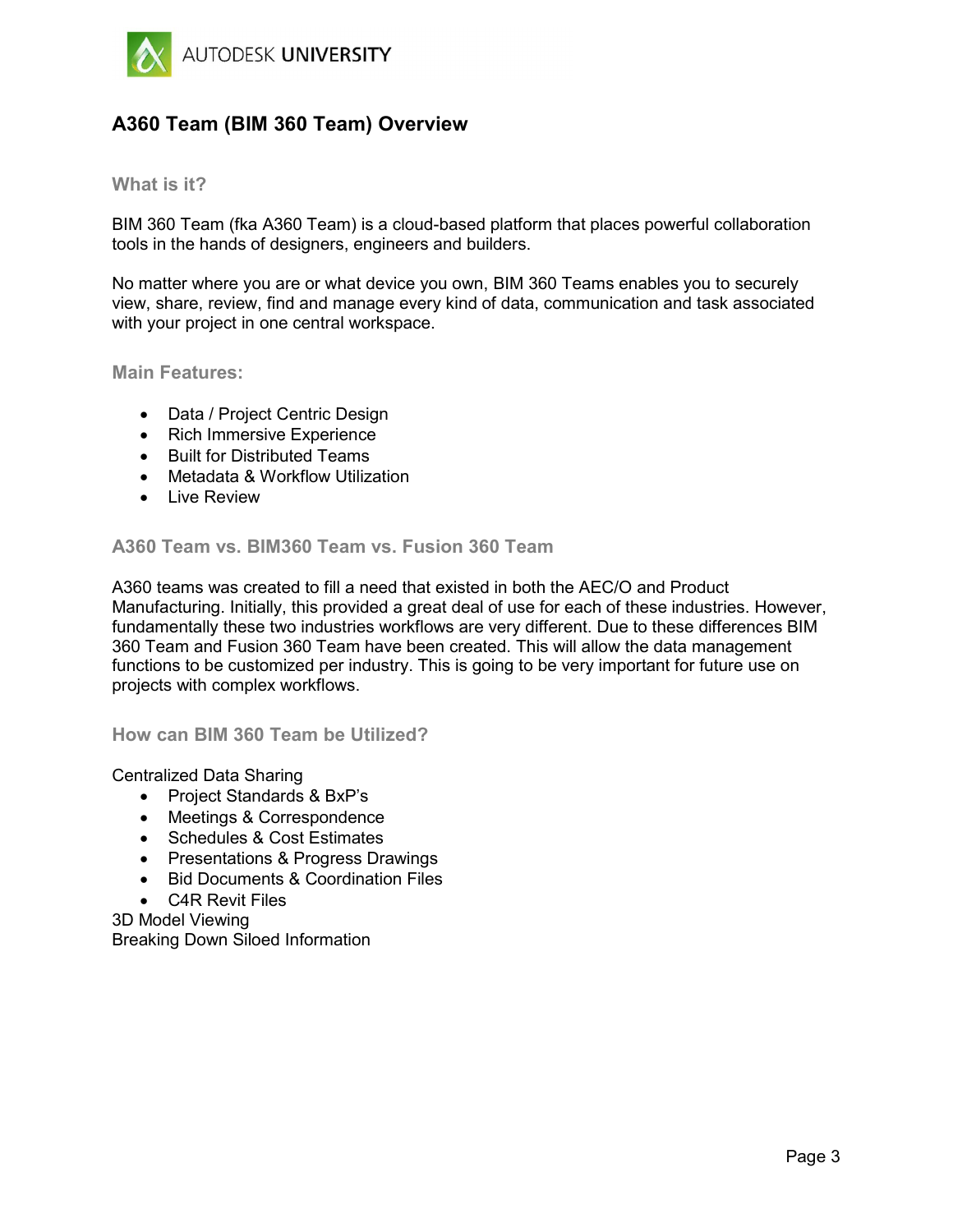

## C4R (Collaboration for Revit) Overview

#### What is it?

Collaboration for Revit is a Cloud Subscription service that works with Revit software to connect building project teams with centralized access to BIM project data in the cloud. Teams stay connected in real time using the Communicator chat tool within models.

#### Main Features

- Access Data in the Cloud
- In-Context Communication w/ Communicator
- Extended Team Collaboration Revit files can be published to A360/BIM360 Team

### Where Have We Been?

#### Mercy Hospital Jefferson

Since their creation in 1986, Mercy is the fifth largest Catholic health care system in the U.S. and serves millions annually. Mercy includes 46 acute care and specialty (heart, children's, orthopedic and rehab) hospitals, more than 700 physician practices and outpatient facilities, 40,000 co-workers and more than 2,000 Mercy Clinic physicians in Arkansas, Kansas, Missouri and Oklahoma. Mercy also has outreach ministries in Louisiana, Mississippi and Texas. The assets of Mercy are in excess of \$5.9 billion with operating revenues of \$4.6 billion.



Mercy Hospital Jefferson (MHJ) was selected as the pilot project to develop and implement a holistic lifecycle solution to manage the transfer of data more efficiently. Mercy made a promise of pioneering a new method of care, and they are committed to deliver on that promise to the community.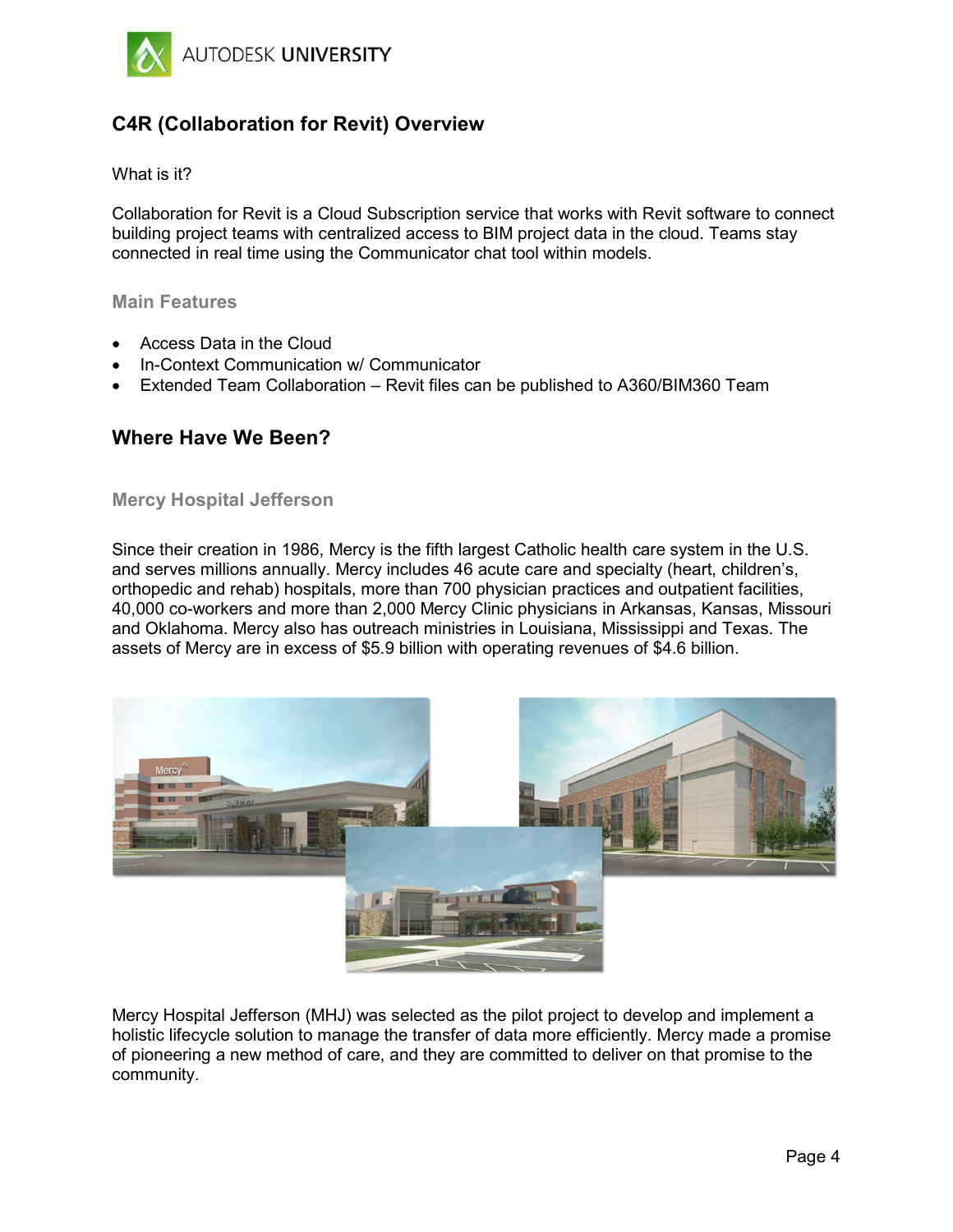

The scope of the MHJ Project is a new 4 story bed tower along with new cardiology, oncology, labor and delivery centers along with a renovated center utility plant and a brand new entrances to the hospital and integrated hospital clinics.

Our Requirements for a Collaborative Platform Solution included:

- Cloud-Based platform
- Centralize Hub that could be used throughout design and construction process
- Ability to house unlimited (or near) file formats
- Inclusive 3D viewer
- The ability to link data into a model that is hosted on the hub
- Easy mobile experience
- Multiple users to work on the same files without implemented Revit Server or a BIM cloud





### Where Are We?

#### Mercy Hospital Jefferson

The patient tower expansions is deep into construction at this time. BIM 360 Team is an integral part of sharing information and providing transparency into the construction process. All of the field reports, photos, RFI's, SI's, etc have been posted to the Team site. Something that we had learned early on in construction is that our initial folder structure was not truly conducive to the construction process.

While we are now in construction the use of Collaboration for Revit has slowed. Bates has continued to update and evolve their modeling efforts on C4R. The engineer and contractors have moved away from C4R as their workflows have dictated the use of AutoCAD, Fabrication Suite, Trimble MEP & Auto-Sprink.

As a team the decision was made to not upgrade the Collaboration for Revit models due to the fact that a new A360 Team project would need to be created and all 150+ users would need to be re-invited to the project.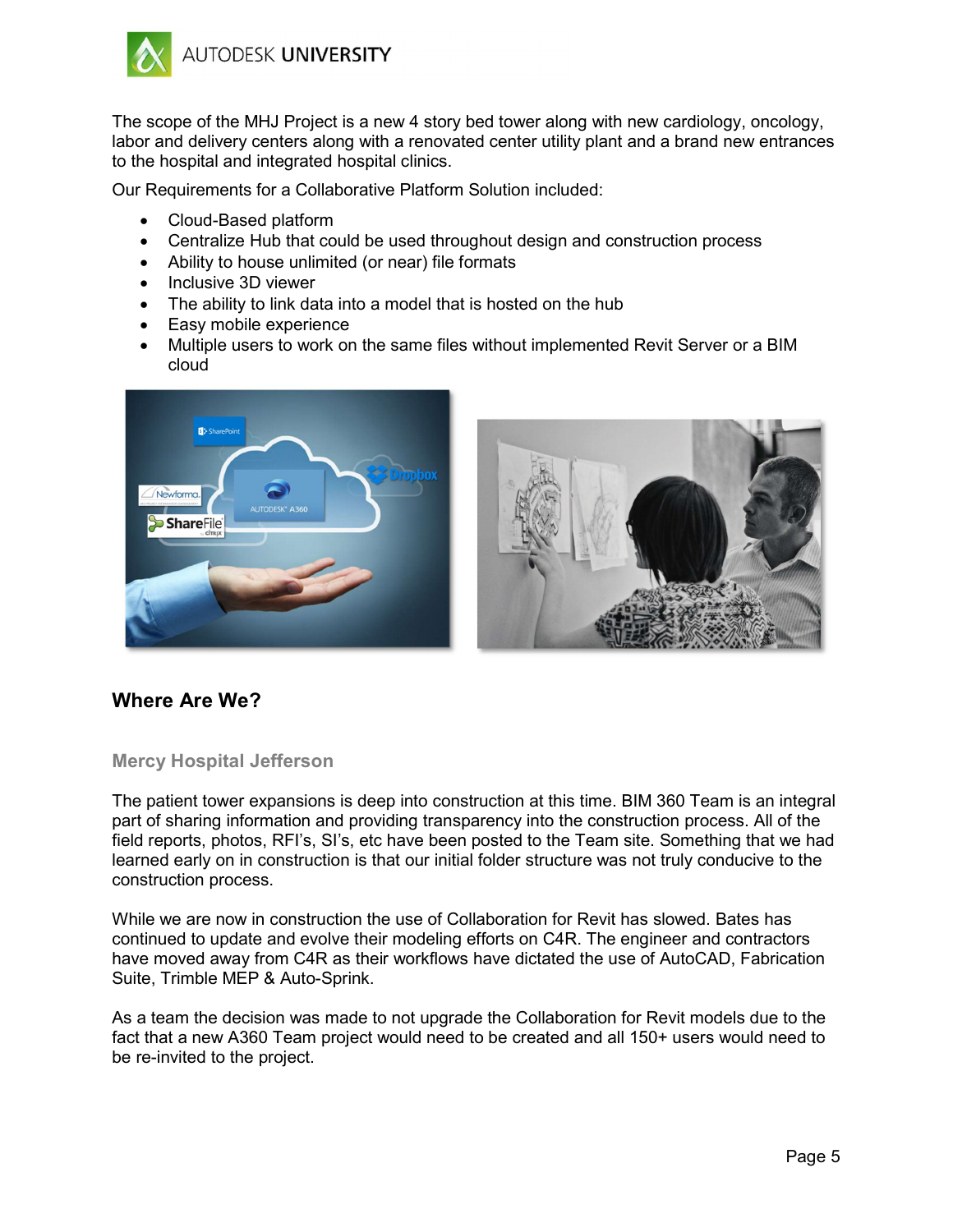

The Mercy Hospital Jefferson has had no less than six concurrent projects that have been designing and constructing at the same time. Due to these simultaneous projects it has been a requirement to have separate Revit project models that have all been linked through C4R. As these interior projects have been completing it has been necessary to federate the projects into the existing conditions model.

### Other Projects

Bates, BatesENG & ENGworks have worked together to build a common workflow that is now being implemented on wide scale healthcare projects. The projects are all leveraging BIM 360 Team & C4R during design, during construction they are still utilizing BIM 360 Team.

Many of these progressive projects have been inclusive of non-traditional consultants such as furniture, lighting, casework, medical equipment and dietary consultants. These consultants have all been invited to BIM 360 Team to collaborate, furthermore, they have been invited to C4R to collaborate and create their designs in a live design environment. Traditionally, these consults have worked in their own silos unaware of constant design changes. It has increased the level of coordination as well as fidelity in their designs.

Using C4R and BIM 360 Team has required the design team to meet more often to have live working design sessions but also technology sessions to validate the technology is being leveraged to its full capacity.

| Team Bates v<br>1036958 Austin TX @ 11800 Metric Blvd (16062) |
|---------------------------------------------------------------|
| Home > 1036958 Austin62)                                      |
|                                                               |
| Name $\triangle$                                              |
| Wiki Pages                                                    |
| 00 Due Diligence                                              |
| 01 CDs Kick-off Package                                       |
| 02 Construction Documents                                     |
| 03 Permitting                                                 |
| 04 Construction                                               |
| 05 Working Drawings                                           |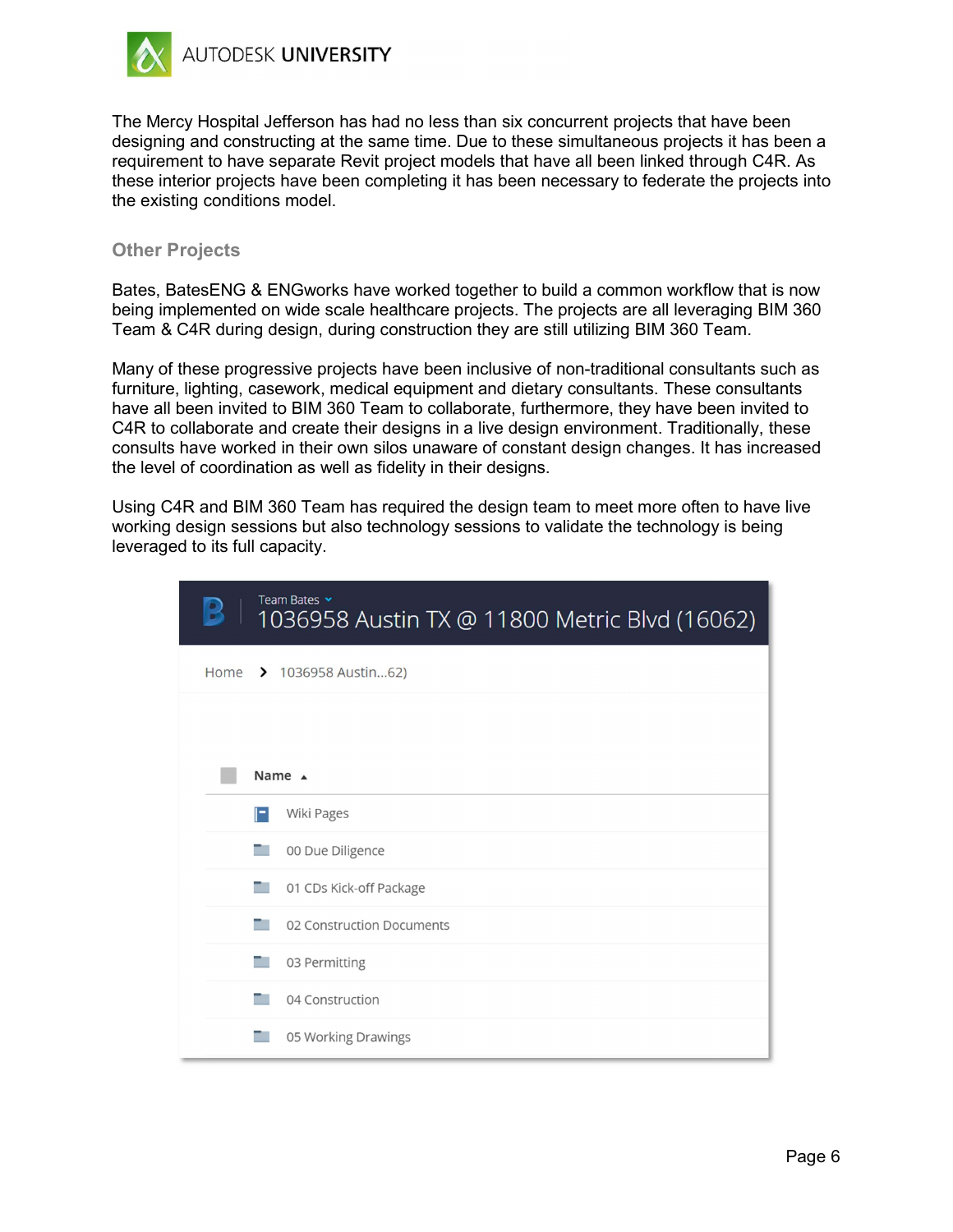

### From a Contractors Perspective

Though contractors are usually at the discretion of the general contractor or architectural/engineering teams some contracts that have multiple remote teams have found success while leveraging C4R and BIM 360. We have assisted contractors implement BIM 360 Team and C4R on projects ranging from data centers to high rise buildings.

Contractors are finding benefit from BIM 360 Team by being able to locate information that has been used to make design decisions, models and schedules. One of our findings has been that many sub-contractors do not have a project management platform implemented. Some contractors have also been leveraging the BIM 360 platform as a file repository for their specific project management platform.



### Virtual Reality

While BIM 360 Team is not a Virtual Reality engine we have leveraged the platform to share demonstrations and updated visual content for our clients. Initially, we had multiple websites and locations for this content; however, we found that by having one centralized location of content and links that end users of this content found it much simpler to use these tools.

Shameless Plug: We are also teaching a class about Virtual Reality!

DV23698-R - Total Guide to Virtual Reality Visualization: Hardware Edition

Wednesday, Nov. 16, 2016 at 1:00 – 2:00 PM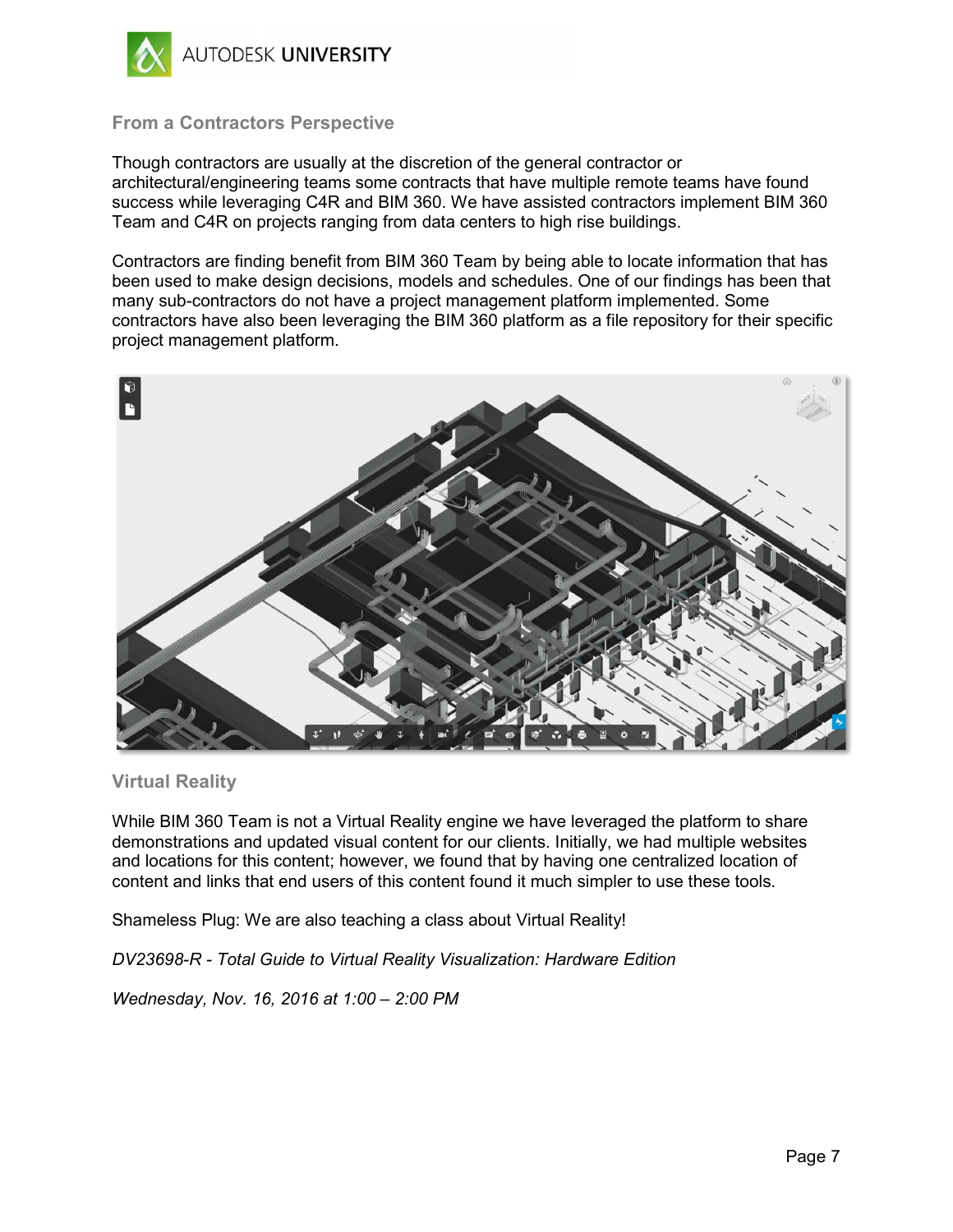

### **AUTODESK UNIVERSITY 2016**

# C DV23698-R - Total Guide to Virtual-Reality Visualization: Hardware Edition (Repeat)

Marin Pastar - Principal / Director of Innovation, Bates Ian McGaw - Chief Technology Officer, BatesENG Rich Conyers - Associate Architect, bates

This roundtable will focus on different available virtual-reality (VR) hardware options, with the purpose of implementing VR into architecture, engineering, and construction (AEC) workflows. We will have an in-depth discussion both about the tethered VR options like the Oculus Rift and HTC Vive, as well as about more-affordable mobile options like the Samsung Gear VR, Google Cardboard, and others. Every VR platform has strengths and weaknesses. We will discuss which VR platforms perform best paired with specific workflows for optimal end results. We will discuss everything from setting up and optimizing the VR hardware and available accessories to desktop/laptop/mobile requirements and hardware specifications needed to ensure an optimal AEC-VR experience. We will showcase different ways we use VR in the AEC industry, paired with appropriate hardware. VR can realize major savings in various VR workflows that include 360 renderings, VR walk-throughs, existing conditions exploration, virtual mockups, and many others. This session features Revit, 3ds Max, and Autodesk Stingray.

#### Learning objectives

- 1. Gain an overview of the virtual-reality uses in the AEC industry
- 2. Learn about tethered versus mobile-implementing VR for Oculus Rift, HTC Vive, Gear VR, Google Cardboard, and others
- 3. Discover pros and cons of all major currently available hardware solutions
- 4. Learn how to get started with VR visualization on any budget

### Where Are We Going?

While we cannot predict what the BIM 360 Teams and Collaboration for Revit platforms have in store. We have seen a large shift in the use of these tools to encompass a more holistic lifecycle use. As of recently we have seen a large number of sub-contractors transition into the use of Revit even for fabrication. We feel that as the Autodesk evolves the products there will be much more interdisciplinary collaboration. We are testing this concept out today on a large hospital expansion by having the sub-contractors work in our live C4R models. This is not an IPD project but it is being treated as such.

Of most importance is to gain the buy-in from ownership. Some owners are very set in their ways of project management and that is quite ok. This tool is just that, at tool. A tool that is able to supplement the existing workflows. Furthermore, another software to assist us in the transparency and issue tracking has been Revizto. Revizto is a viewing application that allows designs, owners and contractors link Revit, Navisworks, and AutoCAD together to have one platform for issue tracking. Currently, we have only implemented this during the design phases; however, the goal is to continue this issue tracking transparency into pre-construction and at that point switch over to a more traditional issue tracking method for any field issues.